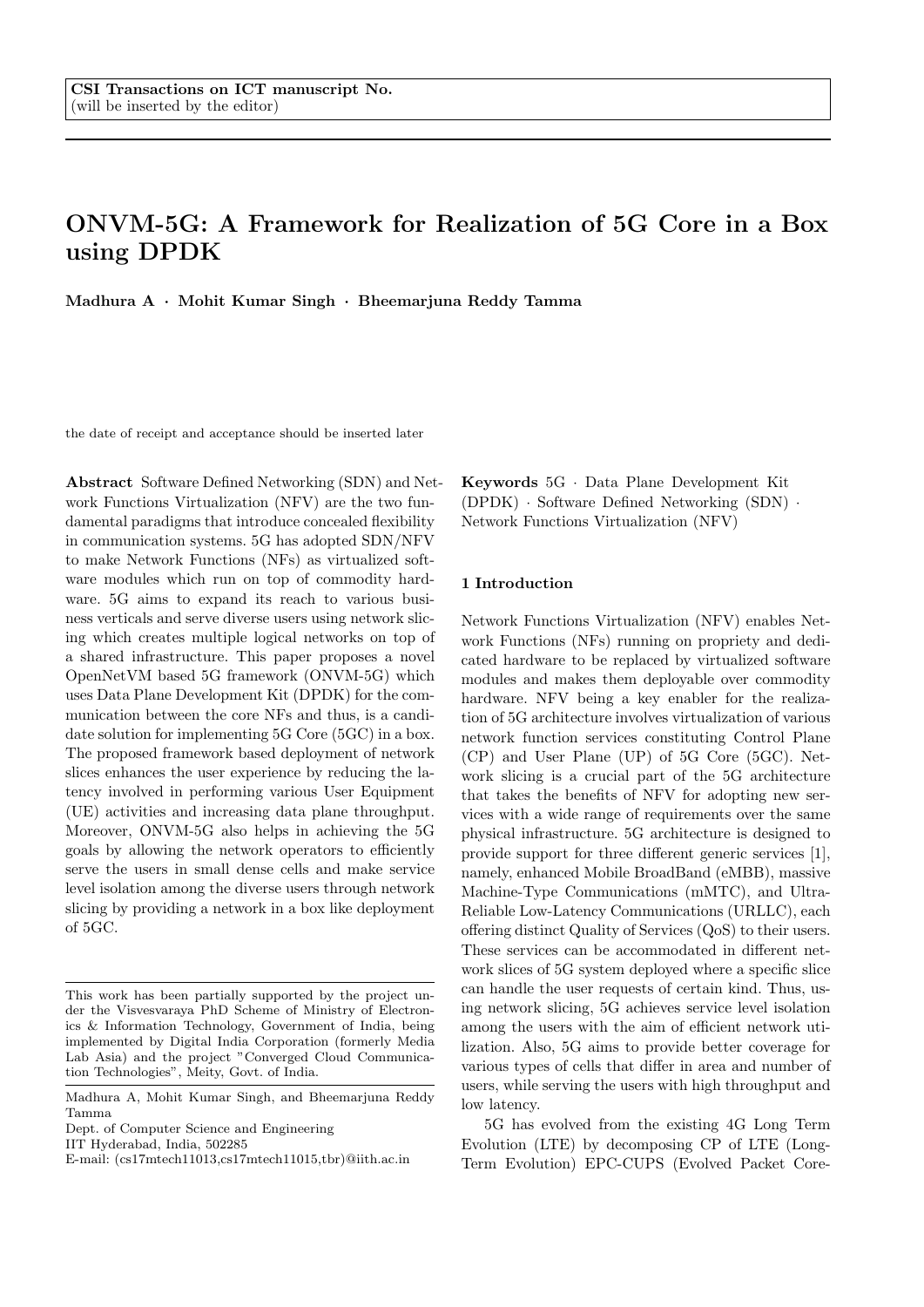

**AuSF:** Authentication Server Function **, AMF:** Access and Mobility Management Function **, UDM:** Unified Data Management **, NEF:** Network Exposure Function**, NRF:** Network Repository Function **, NSSF:** Network Slice Selection Function **, PCF:** Policy Control Function **, SMF:** Session Management Function **, DN:** Data Network **, UPF:** User Plane Function **, AF:** Application Function **, UE:** User Equipment **, RAN:** Radio Access Network **, MME:** Mobility Management Entity **, SGW:** Serving Gateway **, PGW:** Packet Data Network Gateway **, PCRF:** Policy and Charging Rules Function **, HSS:** Home Subscriber Server**.**

Fig. 1: Service Based Architecture of 5G, evolving from the existing LTE EPC Architecture.

Control and User Plane Separation) architecture consisting of MME (Mobility Management Entity), HSS (Home Subscriber Server), SGW-C (Serving Gateway-Control

plane), PGW-C (Packet Gateway-Control pane), and PCRF (Policy and Charging Rules Function) NFs into AMF (Access and Mobility Management Function), SMF (Session Management Function), AuSF (Authentication Server Function), UDM (Unified Data Management), and PCF (Policy Control Function) NFs forming the 5GC CP. The UP of 5G architecture consists of a single NF, namely, UPF (User Plane Function), which is derived from SGW-U (Serving Gateway-User plane) and PGW-U (Packet Gateway-User plane) NFs of LTE EPC-CUPS as shown in Fig. 1. Thus, 5G helps in achieving scalability, performance, and flexibility by converting the existing monolithic network architecture into micro-service based view of network composition to support flexible management capabilities, lightweight NFs with improved deployability and interoperability.

OpenNetVM [2] is a scalable and efficient packet processing framework that helps to steer packets between the NFs utilizing the principle of zero packet copying. OpenNetVM leverages Data Plane Development Kit (DPDK) [3] for high performance I/O and uses its concept of establishing zero packet copy based communication using the shared memory among the NFs [4] to achieve low latency and high throughput, thereby making it a candidate solution for implementing the 5GC. Our proposed DPDK based 5G implementation (ONVM-5G) uses OpenNetVM for implementing the 5G architecture [5], using shared memory based communication among the 5G core NFs. We have shown that the DPDK based 5GC helps in achieving the various use cases of 5G, providing different deployment scenarios for the network slices with different QoS. Proposed implementation of 5GC helps in achieving lower latency and higher throughput application-specific network slices. Also, we have shown ONVM-5G based deployment will be beneficial in setting up network-in-abox like architecture and providing the 5G services with much ease through network slicing.

Rest of the paper is organised as follows. Section 2 describes background knowledge on 5G architecture and explains OpenNetVM framework that uses DPDK as the underlying principle for communication between NFs. Section 3 depicts the scenarios considered for deploying the different network slices in 5G using ONVM-5G. Section 4 illustrates the experimental setup for deploying the network slices using 5G Reference Point Architecture, Service Based Architecture, and ONVM-5G and compares the latency incurred in performing UE related tasks in different deployment scenarios. Section 5 provides various use cases of ONVM-5G where network operators can provide the users with guaranteed QoS in dense cells and can achieve service level isolation by building network slices using ONVM-5G constituting core network of 5G architecture.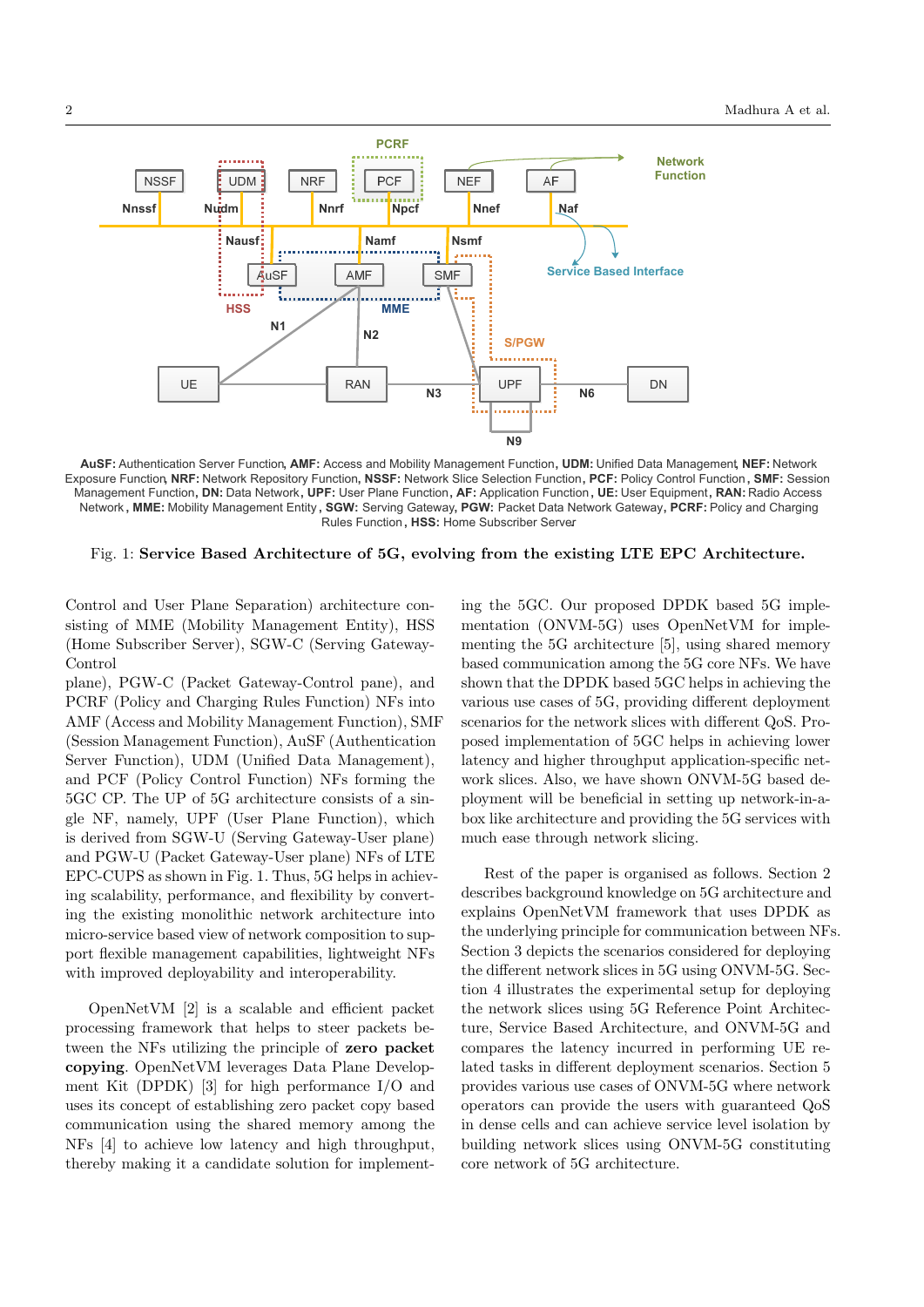# 2 Background: 5GC Architecture and OpenNetVM Framework

## 2.1 5G Architecture

According to 3GPP release 15, the architecture of 5G consists of CP and UP where CP handles the processing of UE control messages with the help of NFs, namely, NSSF, NEF, NRF, PCF, UDM, AF, AUSF, and SMF and UP entity, namely, UPF handles the forwarding of data messages between the UE and DN. Based on the way of communication between the NFs, two kinds of 5G architectures are possible, to be specific Reference Point architecture and Service Based Architecture (SBA). In Reference Point architecture, between each pair of communicating NFs, a dedicated interface is created, and NFs communicate with each other through these interfaces. However, in SBA, each NF registers its service with Network Repository Function (NRF). NRF exposes the services registered by the NFs to all the authorized NFs forming Service Based Interfaces (SBIs). So in SBA, NFs communicate with each other through SBIs for exposing their services as well as utilizing the services offered by other NFs [6].





## 2.2 OpenNetVM Framework

OpenNetVM is a highly efficient packet processing framework that significantly simplifies the development of NFs. As shown in Fig. 2, NF manager is the key component in the OpenNetVM framework performing the main task of receiving packets from Network Interface Card (NIC), configuring shared memory for the NFs, and communicating with NFs through an API called NFlib. Each NF has a transmit (T) ring and a receive (R) ring for holding the packets. NF manager maintains a flow table, performs NIC interaction for handling the incoming and outgoing packets from NIC and handles communication between the NFs by passing packet reference between the transmit and receive rings of the

NFs. In OpenNetVM, all the NFs run either as a process or in a docker container on a single physical machine.

OpenNetVM uses DPDK library to directly capture the incoming packets from NIC bypassing the kernel and stores the packets in the allocated memory in a huge page. OpenNetVM uses the concept of receive ring and transmit ring attached with each NF which are monitored by Tx threads of the NF Manager for passing the packet reference between the NFs. Rx thread processes a batch of packets from the receive queue of the NIC and examines them to route to the destination NF.

# 3 Deployment of 5G Core (5GC) using ONVM-5G

This section describes two deployment scenarios, namely, centralized CP-UP architecture and distributed CP-UP architecture as shown in Fig. 3 and Fig. 4, respectively. Fig. 3 shows one such deployment suited for URLLC slice having all the NFs running on the same machine while Fig. 4 shows the other scenario well suited for bandwidth-thirsty services like eMBB having the data plane running exclusively in a dedicated machine.

In both deployments, 5GC NFs AMF, SMF, AuSF, and UDM forming the CP and UPF forming the UP are implemented along with the UE related activities like registration, session creation, modify session, sending uplink/downlink data to DN and de-registration procedure. All the implemented NFs are derived from LTE EPC architecture [7]. These deployment scenarios are realized with OpenNetVM framework for 5GC a.k.a. ONVM-5G.

In OpenNetVM based implementation of 5GC, predetermined service IDs are given to each NF, so that depending upon the type of packet, an NF can decide the next action and next destination. Furthermore, an NF knows service IDs of other NFs with which it communicates as well as whether destination NF is located in the same machine or not. If the destination NF is situated in a different machine, source NF knows the link to which the packet needs to be forwarded to. For example, since AMF communicates with AuSF and SMF, it knows their service IDs. If an initial registration packet arrives at AMF, the destination would be the service ID of AuSF, and if a session creation request needs to be forwarded, the destination would be the service ID of SMF. In Fig. 3, the data packet received by NF Manager of machine-2 is sent to the receive ring of UPF by the Rx thread directly. In Fig. 4, the data packet is directly sent from machine-1 to the receive ring of the UPF by the NF Manager running in machine-3.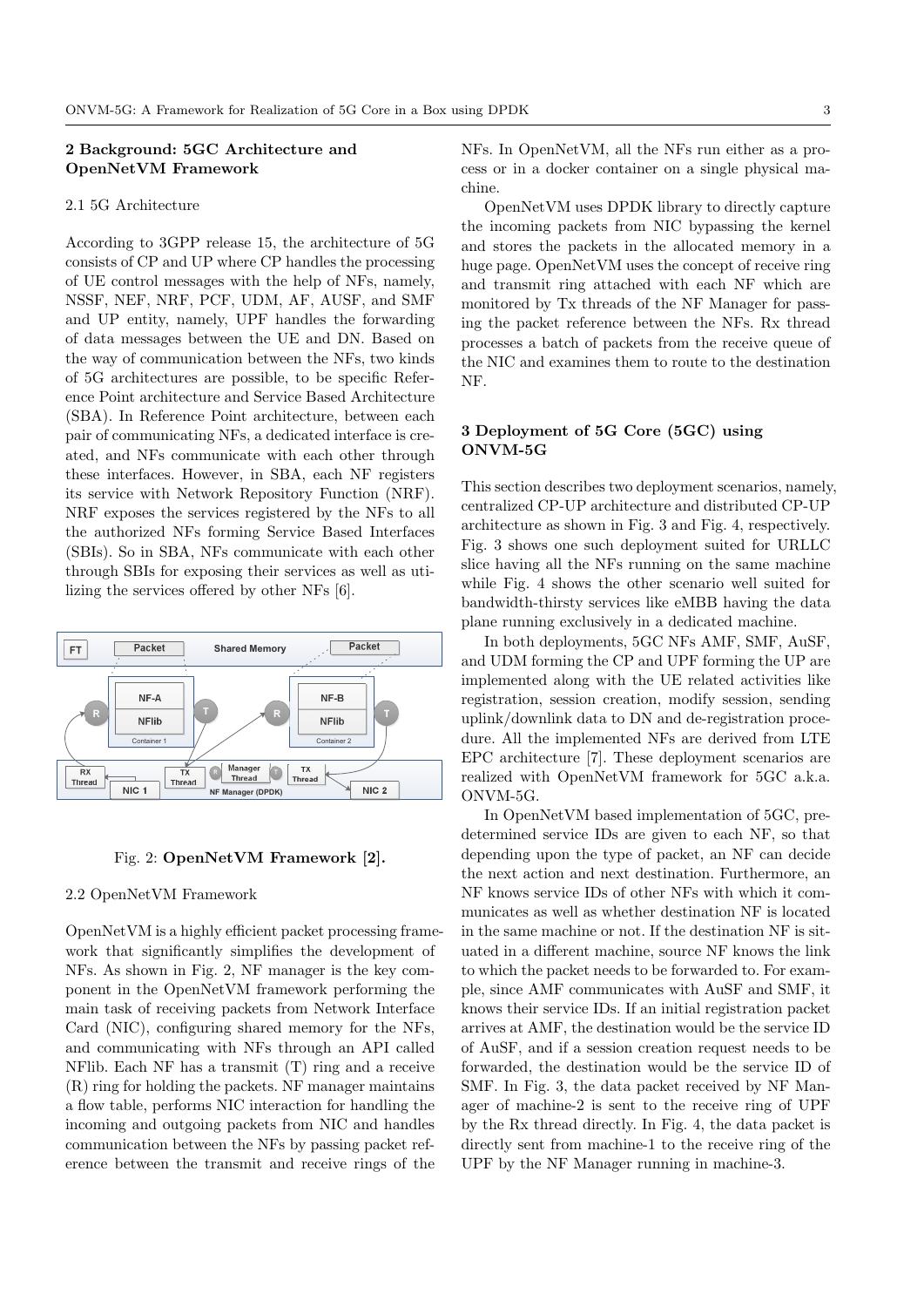

Fig. 3: Centralized CP-UP Implementation of 5GC.



Fig. 4: Distributed CP-UP Implementation of 5GC.

The following UE activities are performed over ONVM-the user space bypassing the kernel, which can further 5G involving the CP and UP NFs, each having a dedicated transmit ring and a receive ring.

- 1. Initial Registration: This procedure emulates activities indulged in the attachment of a UE to the network including the initial exchange of UE information, authentication, security setup, and location update as shown in Fig. 5.
- 2. Session Creation: This procedure emulates UE performing session creation and modifying session procedures as shown in Fig. 6 for UE.
- 3. De-registration: De-registration is responsible for deletion of session created and complete detachment of UE from the network.

In OpenNetVM based implementation of 5GC, instead of point-to-point interfaces between the NFs, an NF relies on the ONVM-manager for the transmission of packets to the destination. OpenNetVM leverages DPDK's support for creating a shared memory region using huge pages, allowing zero-copy access to the packet data. Without DPDK, kernel-based sockets are used for communication, where a packet first traverses to the kernel and then kernel sends it to the user space. In ONVM-5G based deployment packets directly arrive at



reduce the latency and increase the throughput.

Fig. 5: UE Activity for Initial Registration in ONVM-5G.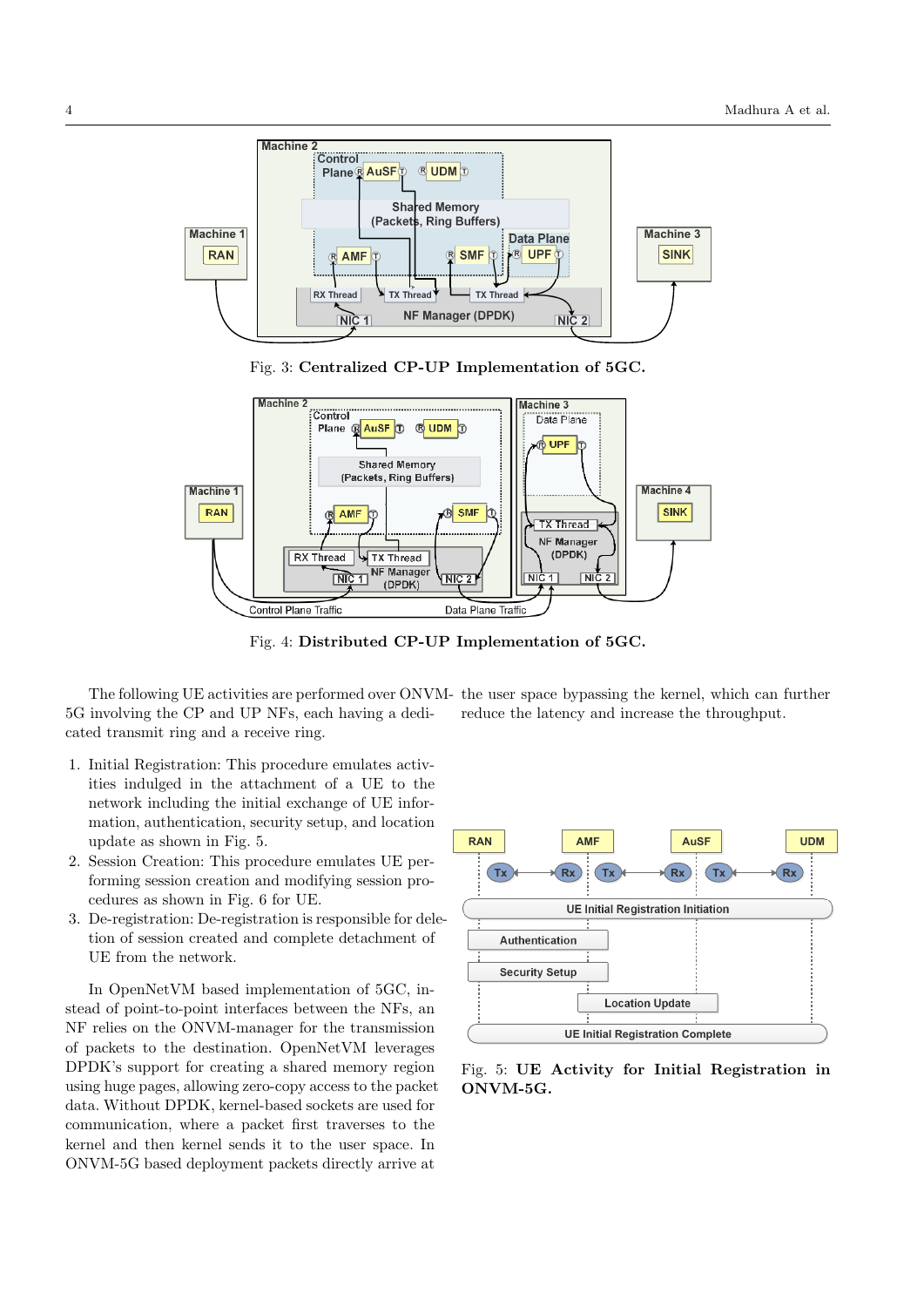3.1 Centralized and Distributed CP-UP Deployment of 5GC

Centralized CP-UP deployment of 5GC consists of CP NFs and UP NF which run in the docker containers in privileged mode on the same physical machine using OpenNetVM. The motivation for running the 5GC NFs in the same physical machine is to get the advantage of zero-copy packet transfers between NFs, which can reduce the communication latency drastically. This kind of centralized implementation is more suitable for devices performing mission-critical tasks in which there is a requirement of minimal latency, forming the URLLC services.

Distributed CP-UP deployment of 5GC is similar to that of centralized CP-UP deployment with the only difference in CP and UP separation as shown in Fig. 4. The main inspiration for separating UPF from the physical machine on which CP is running is to show a proper isolation of CP and UP so that 5GC is used as "network in a box" with respect to CP. This implementation provides flexibility to the operators in the placement of UPF depending upon the service requirements and thus providing eMBB devices with high data plane throughput.



Fig. 6: UE Activity for Session Creation in ONVM-5G

## 4 Experimental Setup and Results

In this section, we present experimental setup used to evaluate the performance of proposed ONVM-5G framework and compare it with other implementations that do not rely on DPDK. We study the performance of ONVM-5G deployment scenarios which use DPDK with the Reference Point and SBA implementations of 5G without DPDK and compare the performance in terms of latency involved in performing the UE centric activities and data plane throughput.

Reference Point based deployment uses point-to-point interfaces between the NFs as described by 3GPP. And for realizing SBIs between the NFs in SBA-based deployment, nghttp2 API library [8] is used which uses HTTP2 for establishing REST-based communication between the NFs. Consul [9] is used for implementing NRF NF in SBA-based deployment, where each NF registers and communicates for fetching the information of the other NFs present in the network. Consul is a tool for service discovery and configuration. Consul is distributed, highly available, and extremely scalable. Consul also provides several key features like service discovery, health checking, key/value storage, multi data centre configuration, and secure communication.

Each machine used in the testbed setup is equipped with Intel Xeon Gold 6126 CPU (2.60GHz, 48 cores) and two 1G NICs with Ubuntu 16.04. In ONVM-5G based implementation of 5GC, each NF runs inside a Docker container on a dedicated physical CPU core in the privileged mode to ensure that all the containers have access to host machine resources like network bandwidth and shared memory. The centralized and distributed ONVM-5G implementations are evaluated using a testbed setup with three and four machines, respectively having shared memory based communication between the NFs as shown in Fig. 3 and Fig. 4, respectively. The Reference Point based 5G architecture and SBA are evaluated in a testbed setup having seven machines where each of the NFs is running on a separate machine having socket-based communication between the NFs without DPDK.

CP traffic contains initial registration traffic, create session traffic, and de-registration traffic. CP traffic is generated by the RAN simulator which simulates various UE activities. For a UE, first a registration request is created at the RAN simulator which flows as described in Fig. 5. Once initial registration is completed, create session is performed as specified in Fig. 6 followed by data transfer. After the data transfer, deregistration procedure is carried out. To mimic realistic scenarios, control traffic is generated continuously which simulates concurrent users in the system, each performing its activities. To vary the load on the core NFs, we have varied the number of concurrent users performing their activities from 1 to 100. To create the UP traffic, ONVM-5G based implementations use pktgen, while Reference Point and SBA implementations use iperf3. Pktgen is a DPDK based traffic generator that transmits and receives traffic to measure the achievable throughput. For evaluating the performance of deployment scenarios, machine-1 is used for running RAN simulator which generates CP traffic and DP traffic using Pktgen for UEs. In centralized CP-UP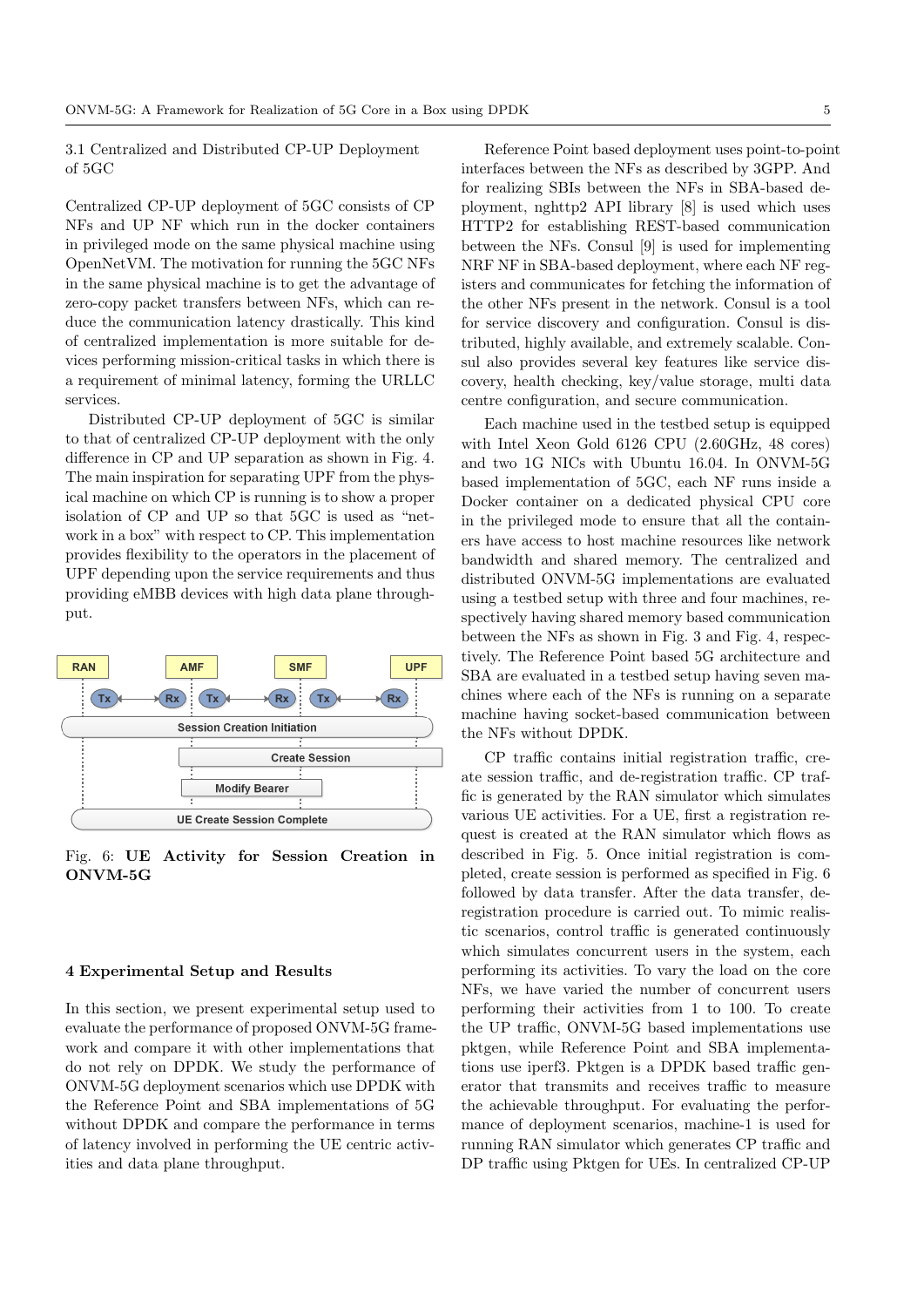

Fig. 7: UE Registration Time vs. Number of UEs.

scenario, traffic passes through machine-2, running the core network, while machine-3 is used for running the SINK node with pktgen for calculating DP throughput for UE. In case of distributed CP-UP scenario, machine-2 runs CP NFs, machine-3 runs UPF while machine-4 runs SINK node. To vary data traffic load, we varied the number of concurrent users in the network as well as the rate at which traffic generators generate traffic from CP to UP. All the deployment scenarios are evaluated based on two metrics: (i) Data Plane Throughput and (ii) Latency incurred in performing UE activities.

We have evaluated the performance of ONVM-5G based deployment scenarios with the following goals:

- 1. Demonstrate that ONVM-5G based deployments have minimal latency for performing initial registration, create session, and de-registration procedures by varying number of users.
- 2. Demonstrate that ONVM-5G based deployment gives high data plane throughput per user.
- 3. Study data plane throughput improvement in ONVM-5G based implementation with varying transmission rates.

#### 4.1 Result Analysis

In this section, we present the performance evaluation of ONVM-5G, Reference Point, and SBA based 5GC while performing various UE activities.

#### 4.1.1 Improvement in latency overhead

Fig. 7 shows the average latency incurred in performing initial registration procedure for a UE in ONVM-5G, Reference Point, and SBA based 5GC by varying number of users from 1 to 100. The average latency incurred in performing session creation



Fig. 8: Session Creation Time vs Number of UEs.



Fig. 9: De-registration Time vs Number of UEs.

and de-registration procedure are shown in Fig. 8 and Fig. 9, respectively. Results demonstrate that ONVM-5G based 5GC incurs low latency in performing UE activities. Average latency incurred in performing initial registration for 100 users in case of ONVM-5G deployment is approximately 58% less than that of Reference Point implementation and approximately 68% less than that of SBA. In case of create session procedure, average latency incurred in ONVM-5G deployment for 100 users is approximately 72% less than that of Reference Point, and approximately 83% less than SBA. For performing UE de-registration procedure for 100 users, the average latency of ONVM-5G is approximately 56% less than that of Reference Point, and approximately 63% less than that of SBA. The latency incurred in completing the initial registration in centralized CP-UP and distributed CP-UP scenarios remain the same as there is no change in the positioning of the NFs engaged in performing the UE registration. Distributed CP-UP based scenario has slightly higher create session latency as UPF is running in a dif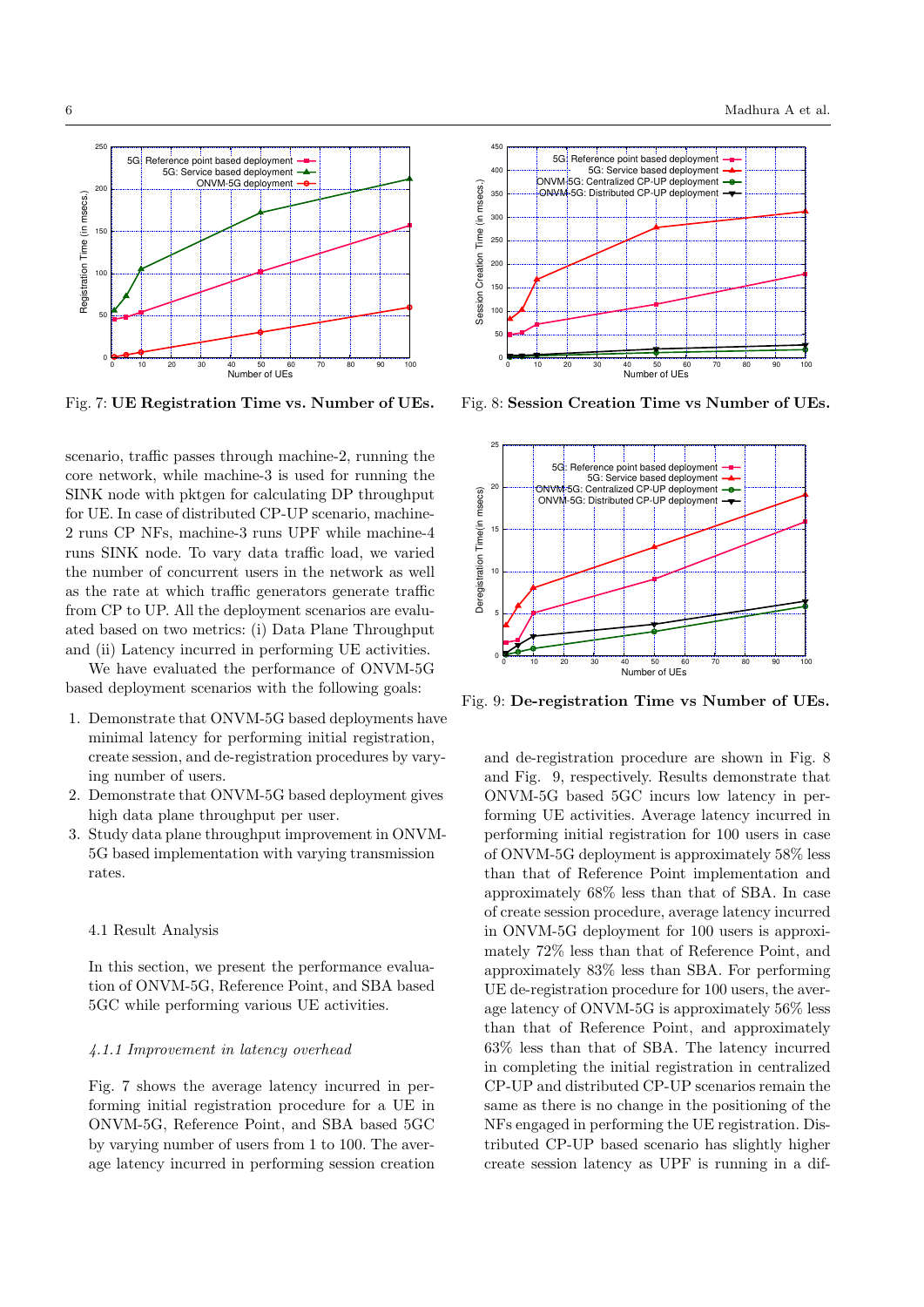ferent machine, adding a round trip time between machine-2 and machine-3 to the create session latency.

In scenarios having ONVM-5G based 5GC, NFs communicate with each other using shared memory created in the huge page. When a packet arrives at the NIC, the packet is stored in the shared memory. The sender NF sends only the reference of the packet, unlike the complete physical packet in kernel socketbased communication in case of Reference Point and SBA based 5GC. Communication overhead is more in Reference Point based implementation, while in ONVM-5G based deployment scenarios, NFs identify each other through service IDs assigned by the NF manager and use the shared memory for communication. When a packet arrives at the NIC, it is given directly to the user space bypassing the kernel in ONVM-5G based implementations, thereby reducing the latency further. Thus, ONVM-5G based network slice will be able to serve the delay critical services provided by 5G like V2X,Voice services requiring lower latency overheads.



Fig. 10: Data Plane Throughput vs Number of UEs.

# 4.1.2 Data plane throughput

For this experiment, UP traffic is emulated using Pktgen in ONVM based 5GC and iperf3 in Reference Point and SBA based 5GC. The transmission rate of both Pktgen and iperf3 is set to 1 Gbps, which is the maximum transmission capacity of NICs of the machines used. In centralized CP-UP based implementation of 5GC, pktgen, running in machine-1 transfers data packets to the core network in machine-2 where the NF manager receives those packets from the NIC and stores them in



Fig. 11: Aggregate Data Plane Throughput vs. Transmission Rate of Traffic Generator.

the shared memory. Later, the NF manager passes the packet references to UPF, and then UPF forwards the original packets to the SINK node running with Pktgen in machine-3 for calculating the data plane throughput as shown in Fig. 3.

In distributed CP-UP based implementation of 5GC, the only difference lies in sending the data packet directly to the machine-3 which runs UPF as shown in Fig. 4. The DP throughput is measured in both cases by varying number of concurrent UEs from 1 to 100 as shown in Fig. 10. We find that ONVM-5G based deployment scenarios are capable of processing the packets at a very high rate and thus achieving high data plane throughput. Fig. 10 shows the data plane throughput per UE when multiple UEs are connected to the same 5G network. When the number of UEs connected to the 5G network is increased, the throughput achieved by a UE decreases as the network capacity is shared among more number of UEs.

When the traffic generator is sending packets at a rate of 1 Gbps, the UP NF, namely, UPF in 5G Reference Point and SBA-based deployments reach their maximum processing capacity, i.e., they could only serve at a maximum rate of 540 Mbps. Given the similar CPU provisioning, ONVM-5G based deployment scenario can handle the traffic at nearly 1 Gbps with some real-time variations as shown in Fig. 11. In Reference Point and SBA based 5GC, UPF listens to the socket for a packet over N3 interface and then forwards it to SINK through N6 interface, thus incurring high latency in processing the data plane traffic. However, in ONVM-5G based implementation, data plane traffic forwarding is handled by NF manager by just specifying the service ID of the destination NF in packet descriptor and sending only the reference of the packet to UPF, which then sends actual data packet through NIC to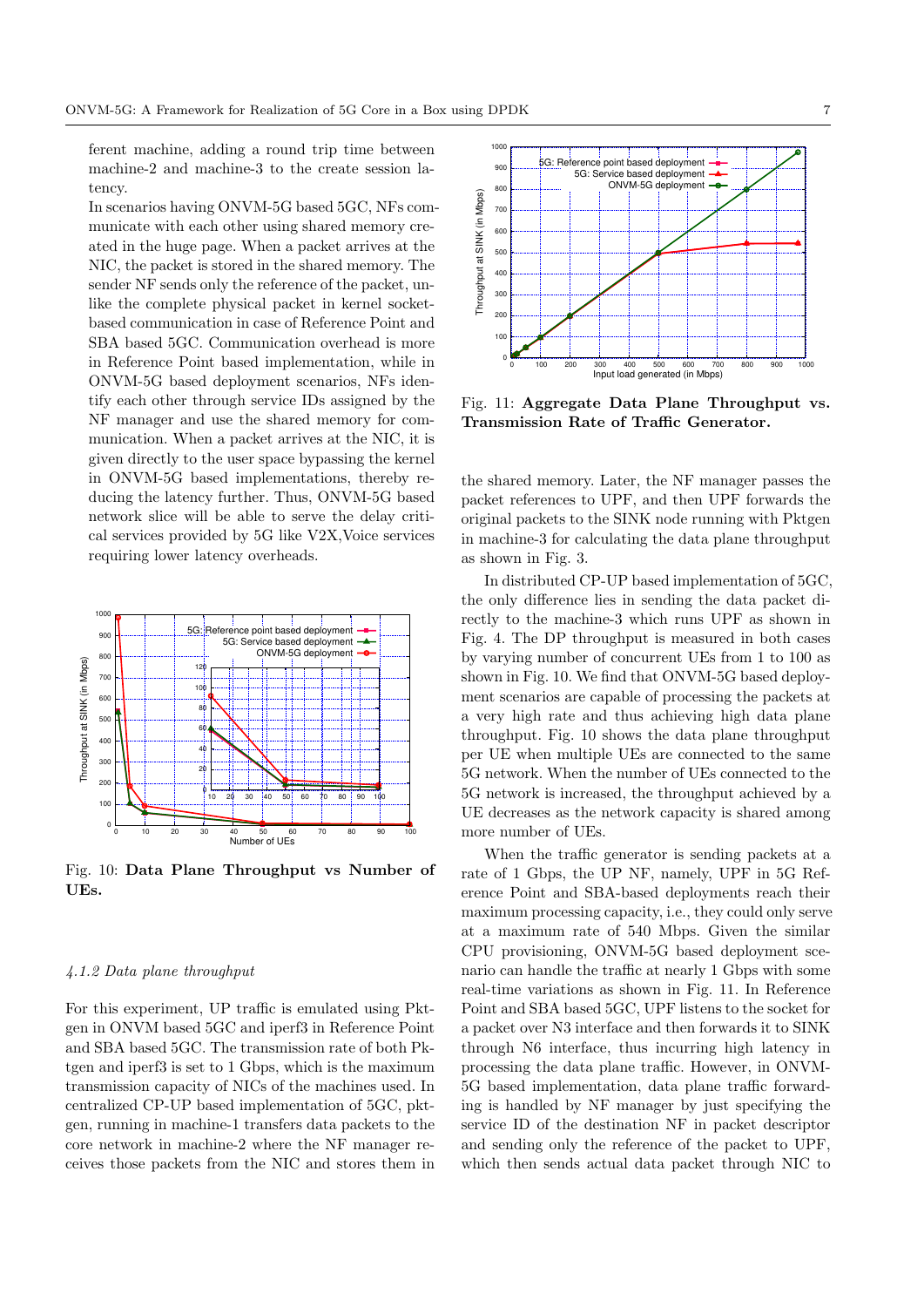**PDU Session #1 DN 1 User1 Slice #1: eMBB Users Slice #2: mMTC Users** Slice #3: uRLLC Users **PDU**  Control **Common Network User2 Session #2** Plane **UDM Functions DN 2 UPF UPF NRF NSSE User3 Shared Memory eNodeB** (Packets, Ring Buffers) ONVM-5G Server **SMF AMF RX Thread TX Thread**  $\overline{\text{NIC 1}}$ NIC<sub>2</sub>

Fig. 12: Network Slicing using ONVM-5G Architecture.

the destined Pktgen. This processing of the data plane traffic in ONVM-5G bypasses the kernel, hence results in low latency while forwarding the data plane packets and therefore results in high data plane throughput. In our experiments, we never be able to find any bottleneck for ONVM-5G based 5GC, as we were limited by the transmission rate of 1 Gbps NIC. Hence, we believe that given a NIC with high capacity, we can deploy a ONVM-5G based network slice to meet the generic services provided by 5G like eMBB and URLLC, requiring high data plane throughput.

# 5 Application and Use cases for ONVM-5G

ONVM-5G, being a candidate solution for implementing 5GC architecture providing ultra-low latency and high data plane throughput is helpful in realizing various use cases of 5G. Here, we present some of the use cases.

– Network Slicing: 5G is designed to support the needs of various types of users where each type requiring different QoS. ONVM-5G is capable of providing the support for creating different network slices [10] as shown in Fig. 12, each supporting a specific type of users with certain QoS. ONVM-5G serves best for the devices requiring very low network latency and high data plane throughput in performing their activities. This includes devices performing mission critical tasks forming URLLC services, Internet of Things (IoT) devices forming mMTC services, and AR/VR (Augmented/Virtual Reality) devices and mobile edge applications forming eMBB services.

URLLC devices require the type of networks offering very low latency in performing their tasks, while

AR/VR and mobile edge devices run bandwidthhungry applications. Thus, such devices can be connected to the specific slice, with ONVM-5G forming the core network of the system and performing all the UE tasks with low latency and high throughput, meanwhile achieving service level isolation between the users.

Dense Deployment of Small Cells: The 5G architecture is designed to support small cells confined to small areas and serving small number of users. Here, we can have a Base Station to which all the users are connected and forwarding the CP traffic to ONVM-5G. Each such cell can have a single dedicated server running the ONVM-5G with all the NFs forming a network-in-a-box like system as shown in Fig. 13. Thus, users, despite being present in the dense cell scenario, will achieve low latency in performing their activities and enjoy high data plane throughput from the network.

## 6 Conclusions and Future Work

In this work, we have successfully studied various deployment of 5GC. It is observed that ONVM-5G based deployment outperforms Reference Point and SBA-based deployment in terms of network latency and data plane throughput. Also, we have discussed how ONVM-5G based 5GC helps in achieving some of the use cases of 5G by running the entire core network in a single server, giving rise to network-in-a-box like deployment cases. Thus, ONVM-5G is a prominent solution for serving users requiring generic services like URLLC, mMTC, and eMBB and also providing better network coverage in dense deployment of small cells.